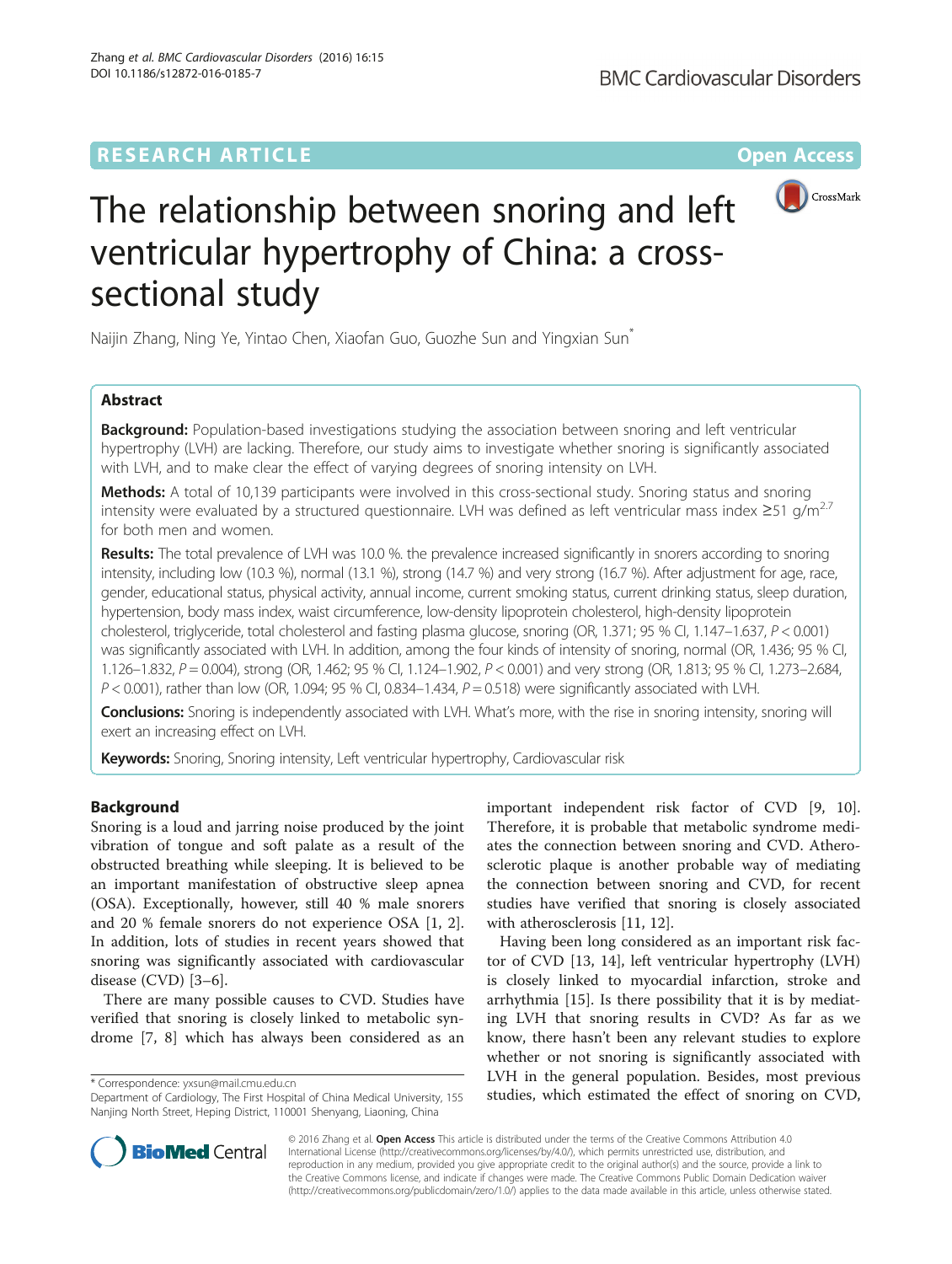always focused on snoring frequency, but few studied the relationship between snoring and CVD by grading the snoring intensity. Hence, our study intend to ascertain whether snoring is significantly associated with LVH, and to make clear the the effect of varying degrees of snoring intensity on LVH.

## Methods

### Study population

The study was conducted from January 2012 to August 2013. A representative sample from the participants aged over 35 years old was selected to present the prevalence, incidence and natural history of cardiovascular risk factors in rural areas of Liaoning Province. The study adopted a multi-stage, stratified, random-cluster sampling scheme. At the first stage, three areas of Dawa, Zhangwu and Liaoyang County were randomly selected from Liaoning province. At the second stage, one town was randomly selected from each county (for a total of three towns). At the third stage, 8 to 10 rural villages from each town were randomly selected (for a total of 26 rural villages). A total of 14,016 satisfactory participants were enrolled in this survey. Among those, 11,956 participants completed this study with a response rate of 85.3 %. And the participants who were pregnant or had malignant tumors or mental disorders or didn't know whether she/he snoring or missing variables for our multivariable logistic regression models were excluded. Finally, a sample size of 10,139 is accepted. The study was approved by the Ethics Committee of China Medical University, Shenyang, China and all procedures were conducted under ethical standards. Written consent was obtained from all participants after they had been informed of the objectives, benefits, medical items and confidentiality agreement regarding their personal information. For participants who were illiterate, written informed consent were obtained from their proxies.

## Echocardiography measurements

Echocardiograms were performed on each participants by professional sonographers with a commercially available Doppler echocardiograph (Vivid, GE Healthcare, United States), using a 3.0-MHz transducer. Subjects should maintain in the supine position and transthoracic echocardiogram included M-mode, 2-dimensional, spectral and color Doppler. Echocardiogram analyses were performed by three doctors specialized in echocardiography and consultations were made with two other doctors if questions or uncertainty arose. M-mode and two-dimensional images of the left ventricular (LV) wall thickness, internal diameter, aortic root and left atrium was being recorded by eath participants' parasternal acoustic window. Correct orientation of planes for Doppler recordings and imagings were verified according

to previously described procedures [[16](#page-6-0), [17](#page-6-0)]. LV internal dimensions (LVID), posterior wall thickness (PWT) and interventricular septal thickness (IVST) were obtained according to American Society of Echocardiography recommendations [[17, 18](#page-6-0)]. Left ventricular mass was calculated according to the formula LVM  $[19] = 0.81$  $[19] = 0.81$  $[19] = 0.81$  $(1.04$  [LVID + IVST + PWT]) 3 - (LVID) 3 + 0.06. According to de Simone et al, Left ventricular mass index (LVMI) was normalized for body height in  $m^{2.7}$ [[20](#page-6-0)]. LVH was defined as the LVMI ≥51 g/m<sup>2.7</sup> for both men and women [[20\]](#page-6-0).

#### Covariate measurements and definitions

Information on covariates, such as demographic characteristics, lifestyle risk factors, family income and family history of chronic diseases, was collected during a single clinic visit by cardiologists and trained nurses using a standard questionnaire by face-to-face interview. Before the survey was performed, we invited all eligible investigators to attend the organized training. The training contents included the purpose of this study, how to administer the questionnaire, the standard method of measurement, the importance of standardization, and the study procedures. A strict test was evaluated after this training, only those who scored perfectly on the test could become investigators. During data collection, our inspectors had further instructions and support.

Race was categorized as Han or others which included some ethnic minorities in China, such as Mongol and Manchu. The questions posed for the educational level were categorized as primary school or below, middle school and high school or above. Sleep duration were self-reported from the participants by asking the following question, 'How many hours of sleep do you usually have everyday on average (including nocturnal sleep duration and nap duration)? Family income was categorized into three groups ≤5000, 5000–20,000 and >20,000 CNY/year. Current drinking status was defined as one or more alcoholic drinks in the previous year. Current smoking status was defined as a history of 100 or more cigarettes and continued use.

Physical activity which included occupational and leisure-time physical activity, was evaluated by a detailed description [\[21](#page-6-0)]. Occupational and leisure-time physical activity were merged and regrouped into 3 categories: 1) low was defined as participants who reported light levels of both occupational and leisuretime physical activity, 2) moderate was defined as participants who reported moderate or high levels of either occupational or leisure-time physical activity, 3) high was defined as participants who reported a moderate or high level of both occupational and leisure-time physical activity.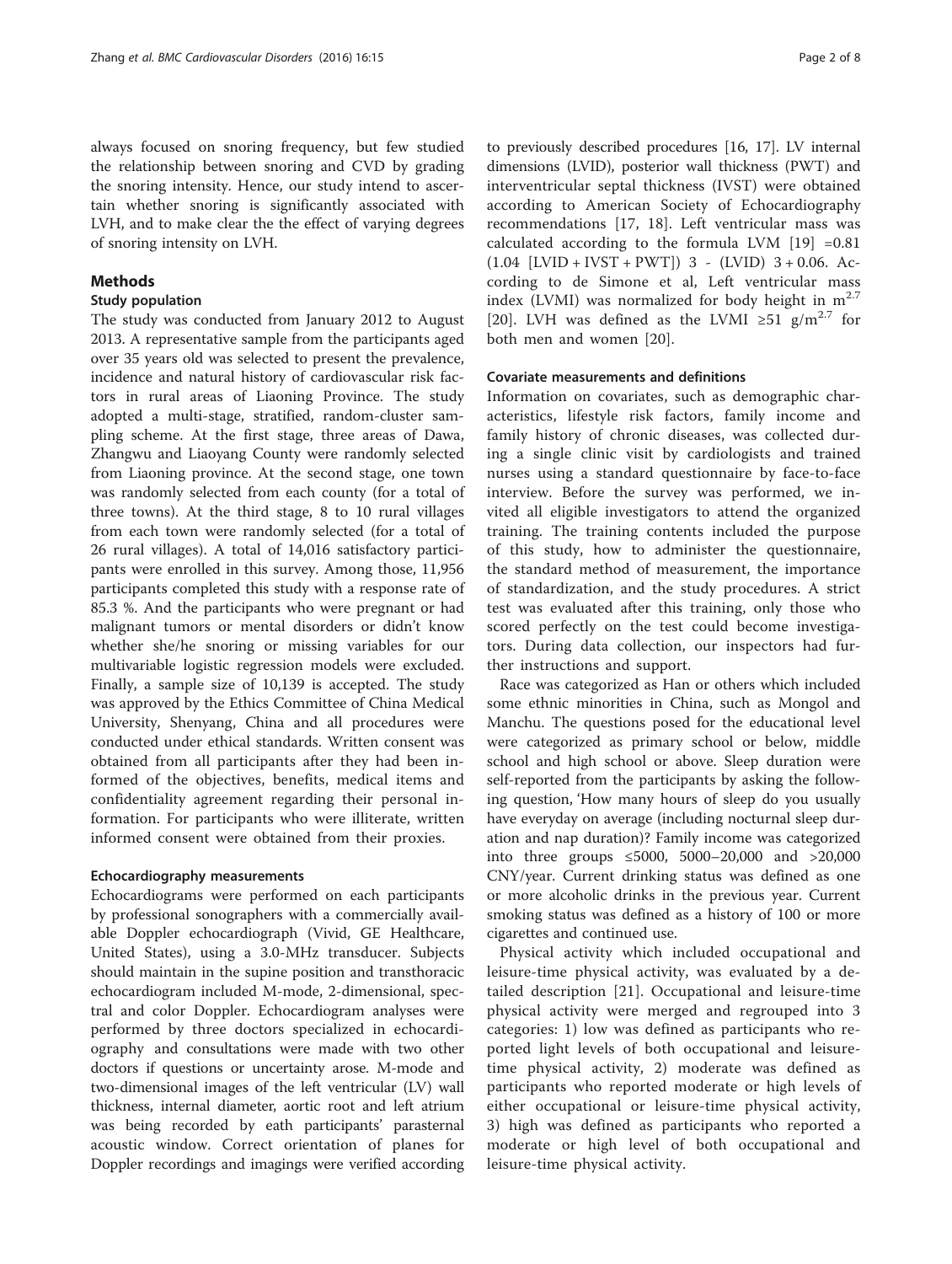According to American Heart Association protocol, blood pressure (BP) which was measured three times at two-min intervals after more than 10 min of rest, was measured by a standardized automatic electronic sphygmomanometer (HEM-907; Omron, Japan). Caffeinated beverages and exercise should be avoided for at least 30 min before the measurement. With the arm supported at the level of the heart, the participants were seated appropriately during the measurement. The mean of three blood pressure (BP) measures which was calculated accurately, was used in all analyses. And hypertension was defined as BP ≥140/90 mmHg or currently taking hypertension medication, according to JNC-7 report guidelines [[22\]](#page-7-0).

Fasting blood samples were collected after 12 h of fasting in the morning. Blood samples were obtained from an antecubital vein into vacutainer tubes containing ethylenediaminetetraacetic acid (EDTA). Enzymatic reaction was used to analyze blood samples inculding fasting plasma glucose (FPG), high-density lipoprotein cholesterol (HDL-C), low-density lipoprotein cholesterol (LDL-C), triglyceride (TG), total cholesterol (TC) and other routine blood biochemical indexes on an Olympus AU640 autoanalyzer (Olympus, Kobe, Japan). All laboratory equipments were calibrated, and all blinded duplicate samples were used in our study.

#### Information on snoring

Snoring status was evaluated by a structured questionnaire, including two questions: 1, Do you know, or someone tell you that you snore? (yes or no or don't know); and 2, How much is the loudness of sound when you are snoring? (Slightly louder than breathing sound = 1; as loud as speaking  $= 2$ ; louder than normal speaking  $= 3$ ; so loud that it can be heard in the next room  $= 4$ ). According to the question 2, snoring intensity were categorized into low, normal, strong and very strong respectively. These responses were either self-reported or the response of a close relative and this method had been widely used to obtain the information of snoring, especially in epidemiologic studies [[3](#page-6-0)–[6](#page-6-0), [11](#page-6-0), [12](#page-6-0)].

#### Statistical Analysis

Data were expressed as mean ± standard deviation (SD) for continuous variables and numbers (percentages) for categorical variables. Differences in the characteristics of study participants between snorers and non-snorers were determined utilizing the t-test, ANOVA, nonparametric test or the  $\chi$ 2-test, as appropriate. LVH was evaluated with multivariate logistic regression analyses according to snoring and its intensity. Adjustments for potential confounders were as follows: Model  $1 =$ unadjusted; Model 2 = adjusted for age, race, gender, educational status, physical activity, annual income, current smoking status, current drinking status and sleep duration; Model 3 = model 2 plus hypertension, waist circumference, low-density lipoprotein cholesterol, high-density lipoprotein cholesterol, triglyceride, total cholesterol and fasting plasma glucose. Results of logistic regression analyses are reported as odds ratios (ORs) and corresponding 95 % confidence intervals (CIs). All the statistical analyses were calculated using programs available in the SPSS version 22.0 software (IBM Corp., Armonk, NY, USA), and P values were considered to be statistically significant if less than 0.05.

#### Results

## Baseline characteristics of participants between snorers and non-snorers

A total of 10,139 participants were involved in this cross-sectional study. the prevalence of snoring was 42.2 % ( $n = 4275$ ) and the prevalence of four kinds of snoring intensity including low, normal, strong and very strong was 13.9 % ( $n = 1412$ ), 14.3 % ( $n = 1450$ ), 10.4 %  $(n = 1059)$  and 3.5 %  $(n = 354)$  respectively (Fig. 1). Compared with non-snorers, snorers were significantly older and had higher levels of systolic blood pressure, diastolic blood pressure, body mass index, height, waist circumference, low-density lipoprotein cholesterol, triglyceride, total cholesterol and the prevalence of current smoking, drinking, diabetes and hypertension (Table [1](#page-3-0)) (all Ps < 0.05). However, there was no significant difference between the

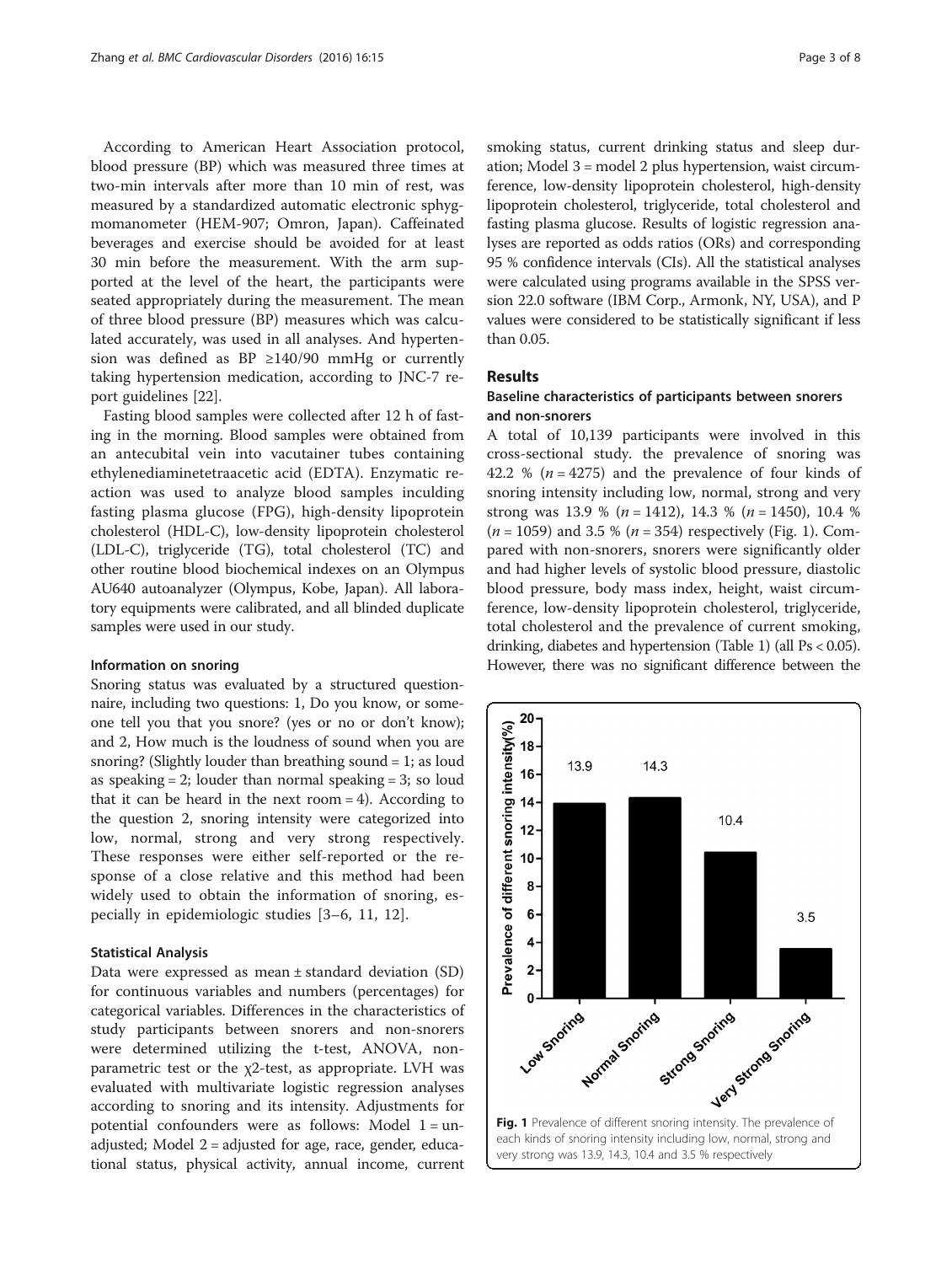| Variables                | Non-snorers     | Snorers        | $P$ -value |  |
|--------------------------|-----------------|----------------|------------|--|
| $Mean \pm SD$            |                 |                |            |  |
| Age (year)               | $53.3 \pm 10.9$ | $54.5 \pm 9.9$ | < 0.001    |  |
| Male gender (%)          | 2475 (42.2)     | 2216 (51.8)    | < 0.001    |  |
| Race (Han) (%)           | 5572 (95.0)     | 4067 (95.1)    | 0.793      |  |
| Educational status (%)   |                 |                | 0.065      |  |
| Primary school or below  | 2882 (49.1)     | 2182 (51.0)    |            |  |
| Middle school            | 2448 (41.7)     | 1686 (39.4)    |            |  |
| High school or above     | 534 (9.1)       | 407 (9.5)      |            |  |
| Physical activity (%)    |                 |                | 0.102      |  |
| Light                    | 1699 (29.0)     | 1261 (29.5)    |            |  |
| Moderate                 | 3852 (65.7)     | 2747 (64.3)    |            |  |
| Severe                   | 313(5.3)        | 267(6.2)       |            |  |
| Annual income (CNY/year) |                 |                | 0.662      |  |
|                          |                 |                |            |  |

<span id="page-3-0"></span>Table 1 Characteristics of participants according to snoring status

| 2882 (49.1)      | 2182 (51.0)      |         |
|------------------|------------------|---------|
| 2448 (41.7)      | 1686 (39.4)      |         |
| 534 (9.1)        | 407 (9.5)        |         |
|                  |                  | 0.102   |
| 1699 (29.0)      | 1261 (29.5)      |         |
| 3852 (65.7)      | 2747 (64.3)      |         |
| 313 (5.3)        | 267(6.2)         |         |
|                  |                  | 0.662   |
| 732 (12.5)       | 520 (12.2)       |         |
| 3161 (53.9)      | 2343 (54.8)      |         |
| 1971 (33.6)      | 1412 (33.0)      |         |
| 1916 (32.7)      | 1672 (39.1)      | < 0.001 |
| 1155 (19.7)      | 1139 (26.6)      | < 0.001 |
| $7.2 \pm 1.7$    | $7.3 \pm 1.7$    | 0.069   |
| $138.9 \pm 22.8$ | $145.0 \pm 23.3$ | < 0.001 |
| $80.6 \pm 11.2$  | $83.8 \pm 12.0$  | < 0.001 |
| $160.5 \pm 8.0$  | $161.4 \pm 8.3$  | < 0.001 |
| $24.1 \pm 3.4$   | $25.7 \pm 3.8$   | < 0.001 |
| $80.3 \pm 9.3$   | $85.2 \pm 9.9$   | < 0.001 |
| $2.9 \pm 0.8$    | $3.0 \pm 0.8$    | < 0.001 |
| $1.4 \pm 0.4$    | $1.4 \pm 0.4$    | < 0.001 |
| $1.5 \pm 1.4$    | $1.8 \pm 1.6$    | < 0.001 |
| $5.2 \pm 1.1$    | $5.3 \pm 1.1$    | < 0.001 |
| $5.8 \pm 1.5$    | $6.0 \pm 1.7$    | < 0.001 |
| 503 (8.6)        | 533 (12.5)       | < 0.001 |
| 2648 (45.2)      | 2482 (58.1)      | < 0.001 |
|                  |                  |         |

two groups in race, sleep duration and levels of educational status, physical activity and annual income.

## Echocardiographic characteristics of participants according to snoring status

As the results showed in Table [2,](#page-4-0) compared with nonsnorers, snorers had significantly higher levels of LVID, IVST, PWT, left atrial dimension (LAD), left ventricular mass, left ventricular mass index and prevalence of left ventricular hypertrophy, and lower levels of early/late diastolic peak flow velocity  $(E/A)$  (all Ps < 0.05). However, there was no significant difference between the two groups in RWT and ejection fraction (EF).

## The prevalence of LVH by different grades of the snoring intensity

The total prevalence of LVH was 10.0 % and the prevalence of LVH in non-snorers was 7.9 %. The prevalence increased significantly in snorers according to snoring intensity, including low (10.3 %), normal (13.1 %), strong (14.7 %) and very strong (16.7 %) (Fig. [2\)](#page-4-0).

In Table [3,](#page-5-0) we estimated the ORs between snoring and LVH. Unadjusted in model 1, snoring (OR, 1.734; 95 % CI,  $1.522-1.976$ ,  $P < 0.001$ ) was significantly associated with LVH. Among the four kinds of intensity of snoring, low (OR, 1.352; 95 % CI, 1.111–1.644,  $P = 0.003$ ), normal (OR, 1.767; 95 % CI, 1.477–2.115, P < 0.001), strong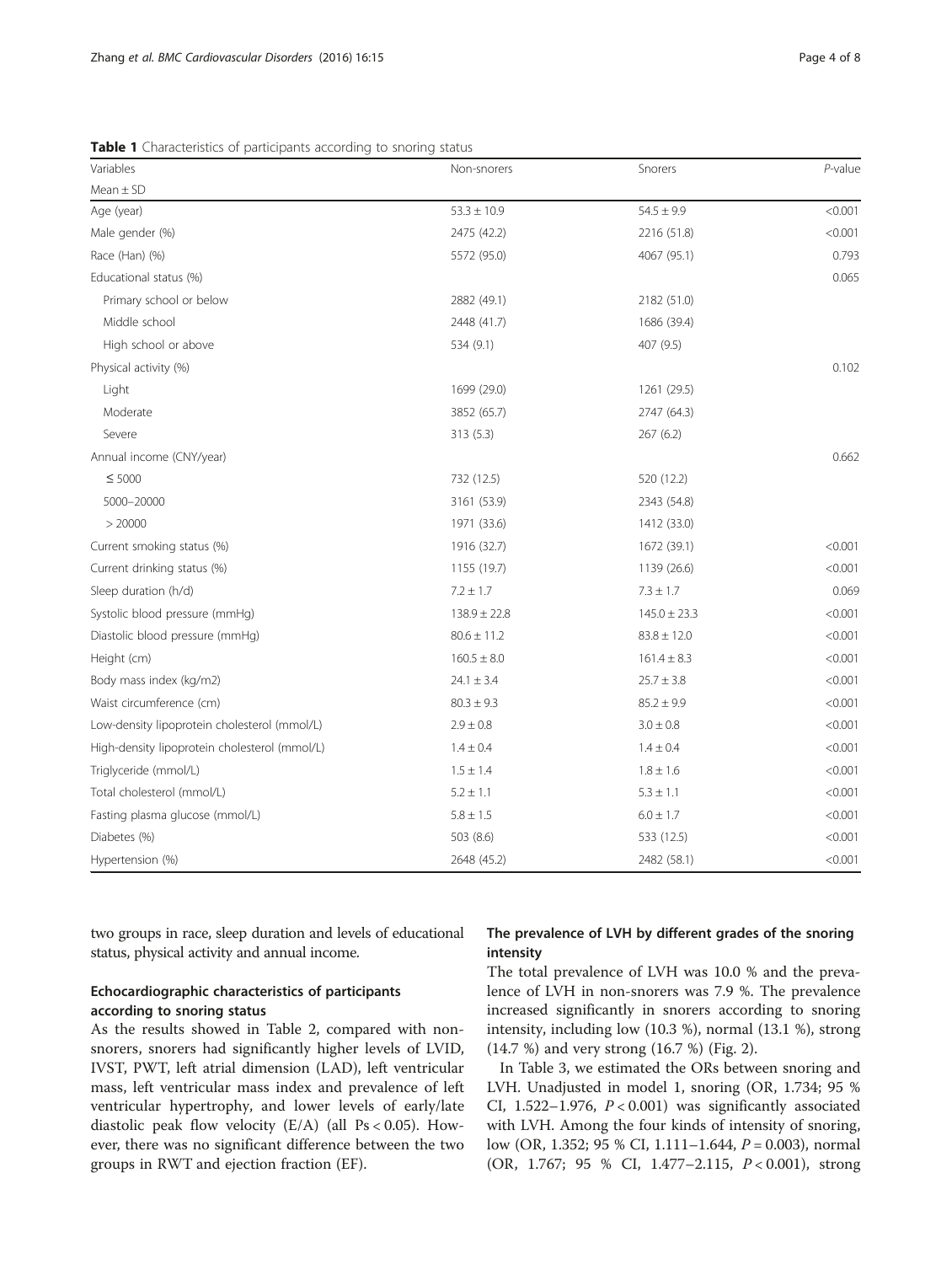| <b>TWAIS A</b> ECHOCardiographic characteristics of participants according to shoring status |                  |                  |            |  |  |  |  |
|----------------------------------------------------------------------------------------------|------------------|------------------|------------|--|--|--|--|
| Variables                                                                                    | Non-snorers      | <b>Snorers</b>   | $P$ -value |  |  |  |  |
| Mean $\pm$ SD                                                                                |                  |                  |            |  |  |  |  |
| End-diastolic left ventricular internal dimension (LVID), mm                                 | $4.7 \pm 0.4$    | $4.8 \pm 0.4$    | < 0.001    |  |  |  |  |
| End-diastolic interventricular septum thickness (IVST), mm                                   | $0.9 \pm 0.3$    | $1.0 \pm 0.2$    | < 0.001    |  |  |  |  |
| End-diastolic posterior wall thickness (PWT), mm                                             | $0.9 \pm 0.3$    | $1.0 \pm 0.2$    | < 0.001    |  |  |  |  |
| Myocardial relative wall thickness (RWT), mm                                                 | $0.4 \pm 0.1$    | $0.4 \pm 0.1$    | 0.074      |  |  |  |  |
| Left atrial dimension (LAD) (mm)                                                             | $3.3 \pm 0.4$    | $3.4 \pm 0.4$    | < 0.001    |  |  |  |  |
| Ejection fraction (EF), (%)                                                                  | $63.0 \pm 3.8$   | $62.9 \pm 3.8$   | 0.192      |  |  |  |  |
| Early/late diastolic peak flow velocity (E/A) ratio                                          | $1.1 \pm 0.5$    | $1.0 \pm 1.5$    | 0.012      |  |  |  |  |
| Left ventricular mass (q)                                                                    | $137.8 \pm 98.3$ | $149.1 \pm 80.0$ | < 0.001    |  |  |  |  |
| Left ventricular mass index $(q/m^{2.7})$                                                    | $38.8 \pm 27.6$  | $41.0 \pm 20.7$  | < 0.001    |  |  |  |  |
| Prevalence of left ventricular hypertrophy, %                                                | 461 (7.9)        | 551 (12.9)       | < 0.001    |  |  |  |  |
|                                                                                              |                  |                  |            |  |  |  |  |

<span id="page-4-0"></span>**Table 2** Echocardiographic characteristics of participants according to snoring status

(OR, 2.025; 95 % CI, 1.666–2.460,  $P < 0.001$ ) and very strong (OR, 2.344; 95 % CI, 1.745–3.149, P < 0.001) were all significantly associated with LVH. After adjustment for age, race, gender, educational status, physical activity, annual income, current smoking status, current drinking status and sleep duration in model 2, snoring (OR, 1.709; 95 % CI, 1.495–1.953, P < 0.001) was significantly associated with LVH. In addition, among the four kinds of intensity of snoring, low (OR, 1.381; 95 % CI, 1.131–1.684,  $P = 0.002$ ), normal (OR, 1.774; 95 % CI, 1.476-2.133, P < 0.001), strong (OR, 1.886; 95 % CI, 1.545–2.302,  $P < 0.001$ ) and very strong (OR, 2.199; 95 % CI, 1.624– 2.977,  $P < 0.001$ ) were all significantly associated with LVH. To farther ascertain the role that metabolic factors

play in this relationship, we adjusted model 2 and introduced hypertension, body mass index, waist circumference, low-density lipoprotein cholesterol, high-density lipoprotein cholesterol, triglyceride, total cholesterol and fasting plasma glucose into model 3. Interestingly, still the increased ORs could be observed in group snoring (OR, 1.371; 95 % CI, 1.147–1.637,  $P < 0.001$ ), normal (OR, 1.436; 95 % CI, 1.126-1.832,  $P = 0.004$ ), strong (OR, 1.462; 95 % CI, 1.124–1.902, P < 0.001) and very strong (OR, 1.813; 95 % CI, 1.273–2.684, P < 0.001) intensity of snoring, rather than low (OR, 1.094; 95 % CI,  $0.834-1.434$ ,  $P = 0.518$  intensity of snoring. But the ORs were attenuated when we further adjusted for these metabolic factors.

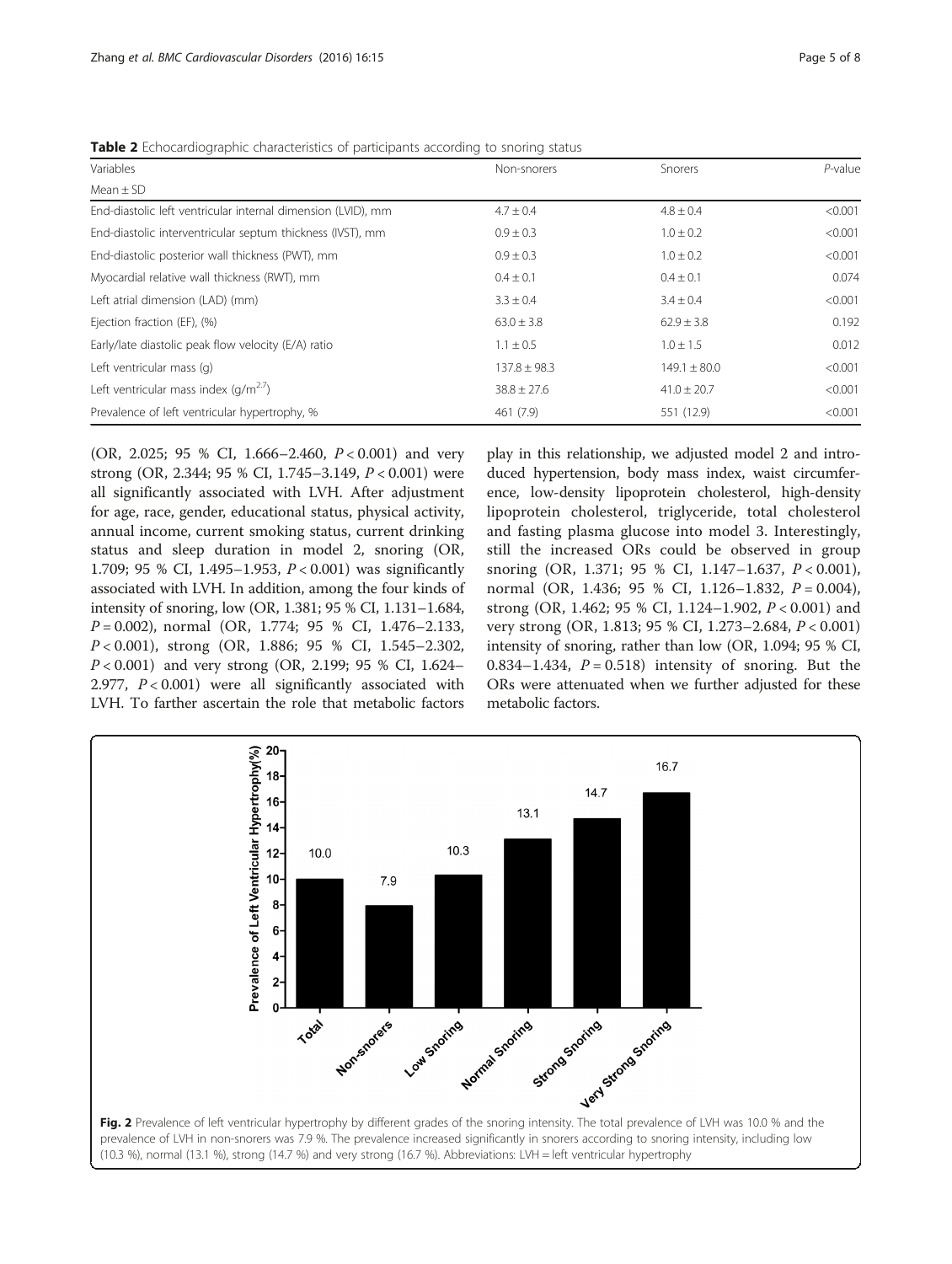|                   | Model 1             |              | Model 2             |         | Model 3             |         |
|-------------------|---------------------|--------------|---------------------|---------|---------------------|---------|
|                   | OR (95 % CI)        | $\mathsf{P}$ | OR (95 % CI)        | Р       | OR (95 % CI)        | P       |
| Snoring status    |                     |              |                     |         |                     |         |
| Non-snorers       | 1.000 (reference)   |              | 1.000 (reference)   |         | 1.000 (reference)   |         |
| <b>Snorers</b>    | 1.734 (1.522-1.976) | < 0.001      | 1.709 (1.495-1.953) | < 0.001 | 1.371 (1.147-1.637) | < 0.001 |
| Snoring intensity |                     |              |                     |         |                     |         |
| Non-snorers       | 1.000 (reference)   |              | 1.000 (reference)   |         | 1.000 (reference)   |         |
| Low               | 1.352 (1.111–1.644) | 0.003        | 1.381 (1.131-1.687) | 0.002   | 1.094 (0.834-1.434) | 0.518   |
| Normal            | 1.767 (1.477–2.115) | < 0.001      | 1.774 (1.476-2.133) | < 0.001 | 1.436 (1.126-1.832) | 0.004   |
| Strong            | 2.025 (1.666-2.460) | < 0.001      | 1.886 (1.545-2.302) | < 0.001 | 1.462 (1.124-1.902) | < 0.001 |
| Very strong       | 2.344 (1.745-3.149) | < 0.001      | 2.199 (1.624-2.977) | < 0.001 | 1.813 (1.273-2.684) | < 0.001 |

<span id="page-5-0"></span>Table 3 Multiple regression analyses for the relationship between snoring status, snoring intensity and left ventricular hypertrophy

Model 1: unadjusted

Model 2: adjusted for age, race, gender, educational status, physical activity, annual income, current smoking status, current drinking status and sleep duration Model 3: adjusted for model 1 plus hypertension, body mass index, waist circumference, low-density lipoprotein cholesterol, high-density lipoprotein cholesterol, triglyceride, total cholesterol and fasting plasma glucose

CI confidence interval, OR Odds ratio

## **Discussion**

The main findings of this large-scale cross-section study were as follows: Firstly, after adjustment for age, race, gender, educational status, physical activity, annual income, current smoking status, current drinking status and sleep duration, snoring and four kinds of snoring intensity were significantly associated with LVH. Secondly, when we further adjusted for the metabolic factors, snoring, normal, strong and very strong snoring intensity, but not low snoring intensity, were significantly associated with LVH. However, the ORs which evaluate the association between snoring, snoring intensity and LVH were attenuated. This suggests that metabolic factors partly mediate the association between snoring, snoring intensity and LVH. Finally, with the increase in snoring intensity, snoring was increasingly risky to LVH. Also we found that the prevalence of LVH increased significantly with the rise in snoring intensity.

Epidemiologic studies have showed that snoring is significantly associated with the development of CVD [[3](#page-6-0)–[6\]](#page-6-0). However, As far as we know, this is the first study to show that snoring is signifacantly associated with LVH in the general population, and also the first to probe into the effect of varying degrees of snoring intensity on CVD. The biological mechanisms that link snoring to LVH remain to be fully elucidated, but some of mechanisms have been proposed. we know that some of the snorers are often accompanied by OSA. It has been verified in relevant studies that OSA constitutes an important risk factor of ventricular remodeling [[23, 24](#page-7-0)]. OSA can reduce the oxygen saturation indices and cause acute sympathetic activation, hemodynamic change and platelet aggregation, which increase cardiac output and induce ventricular remodeling. This is one of the reasons why snoring can lead to LVH. Previous studies showed particular interest in the relationship between OSA and ventricular remodeling; however, the detection of OSA has to use polysomnography. As a result, only a handful of subjects were involved in the studies, far from being persuasive. Compared with OSA, snoring can be used for questionnaire survey to collect data and suitable for large-scale epidemiological investigations [[3](#page-6-0)–[6\]](#page-6-0). In addition, snorers capture snoring symptoms experienced over time, which cannot be acquired by overnight measurement [\[11](#page-6-0)].

Metabolic disorder is another probable way of mediating the association between snoring and LVH. In the present study, compared with non-snorers, snorers appear to be more obese, hypertensive, hyperlipemia and diabetic, and the ORs which evaluate the association between snoring, snoring intensity and LVH were attenuated when we further adjusted for these metabolic factors. This suggests that metabolic disorders partly mediate the association between snoring and LVH. As is known to us that hypertension ranks among the most important risk factors of LVH [\[25](#page-7-0)]. What's more, it has been reported in relevant studies that snoring serves as an important independent risk factor of hypertension [[26, 27\]](#page-7-0). Liang Sun [\[7](#page-6-0)] showed that snoring, independent of lifestyle factors, adiposity, inflammatory markers and adipokines in apparently healthy Chinese, was significantly associated with metabolic syndrome. And it has been verified in numerous studies that metabolic syndrome is an important risk factor of LVH. Mats Halldin proved in his study [\[28\]](#page-7-0) that high blood pressure and WC were independent risk factors for LVH and argued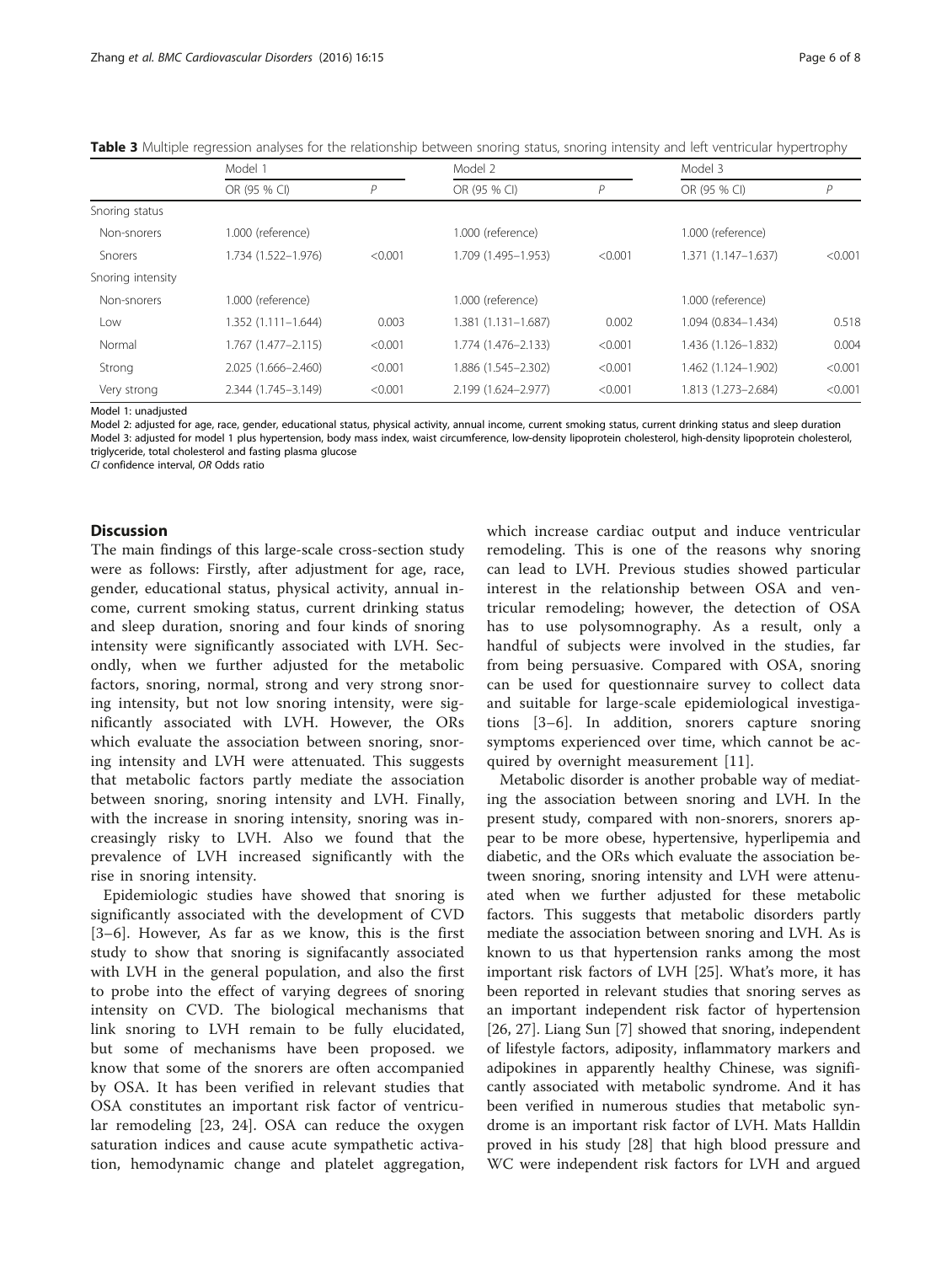<span id="page-6-0"></span>that the LVH might result from the changes in the mediated IGF-1 and IGF-Binding Protein-1. Halldin M [[29](#page-7-0)] proved that it was high blood pressure, abdominal obesity and high glucose levels (only limited to in females) that caused LVH. In view of this, we propose those who have experienced chronic snoring should be careful about LVH. Besides, while treating LVH patients with severe snoring, physicians should give appropriate treatment to the snoring of patients.

Nevertheless, there still remains some limitations in our study. Firstly, as our study is based on crosssectional designs, it is unable to distinguish between cause and effect. Therefore, we propose to verify our conclusions through relevant cohort studies. Secondly, our data on snoring and snoring intensity were obtained from self-report questionnaires, and some subjects living alone were likely to be unaware of their snoring status. Misclassification of snoring status might have attenuated the connection between snoring and LVH, though those who were unclear of their snoring conditions had been excluded from the questionnaires. Finally, our study aims only at Chinese populations. As a result, the present results may not be applicable to populations from other regions and ethnic groups.

## Conclusion

this large-scale cross-sectional study shows that snoring is independently associated with LVH. What's more, with the rise in snoring intensity, snoring will exert an increasing effect on LVH.

#### Abbreviations

LVH: left ventricular hypertrophy; CVD: Cardiovascular disease; BMI: Body mass index; MetS: metabolic syndrome; WC: Waist circumference; BP: Blood pressure; FPG: Fasting plasma glucose; TC: Total cholesterol; LDL-C: Lowdensity lipoprotein cholesterol; HDL-C: High-density lipoprotein cholesterol; TG: Triglyceride; LVID: end-diastolic left ventricular internal dimension; IVST: end-diastolic interventricular septum thickness; PWT: end-diastolic posterior wall thickness; RWT: myocardial relative wall thickness; LAD: left atrial dimension; EF: ejection fraction; E/A: early/late diastolic peak flow velocity; LVM: left ventricular mass; LVMI: left ventricular mass index; EDTA: ethylenediaminetetraacetic acid; SBP: Systolic BP; DBP: Diastolic BP; WHO: World Health Organization; OR: Odds ratio; CI: Confidence interval.

#### Competing interests

The authors declare that they have no competing interests.

#### Authors' contributions

NZ participated in the design, coordination and execution of the study, analysis and interpretation of data, writing of the manuscript. YS contributed to the study design, interpretation of data and research team. XG, GS, YC, NY participated in supervision of the project, contributed to critical revision of the manuscript. All authors read and approved the final manuscript.

#### Acknowledgements

This study was supported by grants from the "Twelfth Five-Year" project funds (National Science and Technology Support Program of China, Grant #2012BAJ18B02) that Pro Yingxian Sun responsible for enable the project completion.

Received: 9 October 2015 Accepted: 7 January 2016 Published online: 15 January 2016

### References

- 1. Bearpark H, Elliott L, Grunstein R, Cullen S, Schneider H, Althaus W, et al. Snoring and sleep apnea: A population study in Australian men. Am J Respir Crit Care Med. 1995;151(5):1459–65.
- 2. Ohayon MM, Guilleminault C, Priest RG, Caulet M. Snoring and breathing pauses during sleep: telephone interview survey of a United Kingdom population sample. BMJ. 1997;314:860–3.
- 3. Nagayoshi M, Tanigawa T, Yamagishi K, Sakurai S, Kitamura A, Kiyama M, et al. Self-Reported Snoring Frequency and Incidence of Cardiovascular Disease: The Circulatory Risk in Communities Study (CIRCS). J Epidemiol. 2012;22:295–301.
- 4. Hu FB, Willett WC, Manson JE, Colditz GA, Rimm EB, Speizer FE, et al. Snoring and risk of cardiovascular disease in women. J Am Coll Cardiol. 2000;35(2):308–13.
- 5. Janszky I, Ljung R, Rohani M, Hallqvist J. Heavy snoring is a risk factor for case fatality and poor short-term prognosis after a first acute myocardial infarction. Sleep. 2008;31(6):801–7.
- 6. Zamarrón C, Gude F, Otero Otero Y, Rodríguez-Suárez JR. Snoring and myocardial infarction: a 4-year follow-up study. Respir Med. 1999;93:108–12.
- 7. Sun L, Pan A, Yu Z, Li H, Shi A, Yu D, et al. Snoring, inflammatory markers, adipokines and metabolic syndrome in apparently healthy Chinese. PLoS One. 2011;6(11):e27515.
- 8. Roopa M, Deepa M, Indulekha K, Mohan V. Prevalence of sleep abnormalities and their association with metabolic syndrome among Asian Indians: Chennai Urban Rural Epidemiology Study (CURES-67). J Diabetes Sci Technol. 2010;4(6):1524–31.
- 9. Sundström J, Arnlöv J, Stolare K, Lind L. Blood-pressure-independent relations of left ventricular geometry to the metabolic syndrome: a population-study. Heart. 2010;94:874–8.
- 10. Guerra F, Mancinelli L, Angelini L, Fortunati M, Rappelli A, Dessì-Fulgheri P, et al. The association of left ventricular hypertrophy with metabolic syndrome is dependent on body mass index in hypertensive overweight or obese patients. PLoS One. 2011;6(1):e16630.
- 11. Li Y, Liu J, Wang W, Yong Q, Zhou G, Wang M, et al. Association of selfreported snoring with carotid artery intimamedia thickness and plaque. J Sleep Res. 2012;21:87–93.
- 12. Lee Y-H, Kweon S-S, Choi BY, Kim MK, Chun B-Y, Shin DH, et al. Selfreported Snoring and Carotid Atherosclerosis in Middle-aged and Older Adults: The Korean Multi-Rural Communities Cohort Study. J Epidemiol. 2014;24(4):281–6.
- 13. Bluemke DA, Kronmal RA, Lima JA, Liu K, Olson J, Burke GL, et al. The relationship of left ventricular mass and geometry to incident cardiovascular events: the MESA (Multi-Ethnic Study of Atherosclerosis) study. J Am Coll Cardiol. 2008;52:2148–55.
- 14. Akili BA, Okin PM, Devereux RB. Prognostic implications of left ventricular hypertrophy. Am Heart J. 2001;141(3):334–41.
- 15. Koren MJ, Devereux RB, Casale PN, Savage DD, Laragh JH. Relation of left ventricular mass and geometry to morbidity and mortality in uncomplicated essential hypertension. Ann Intern Med. 1991;114:345–52.
- 16. Devereux RB, Roman MJ. Evaluation of cardiac and vascular structure by echocardiography and other noninvasive techniques. In: Hypertension: Pathophysiology, Diagnosis, Treatment. 2nd ed. New York: Raven; 1995. p. 1969–85.
- 17. Sahn DJ, DeMaria A, Kisslo J, Weyman A. Recommendations regarding quantitation in M-mode echocardiography: results of a survey of echocardiographic measurements. Circulation. 1978;58(6):1072–83.
- 18. Schiller NB, Shah PM, Crawford M, DeMaria A, Devereux R, Feigenbaum H, et al. Recommendations for quantitation of the left ventricle by twodimensional echocardiography. American Society of Echocardiography Committee on Standards, Subcommittee on Quantitation of Two-Dimensional Echocardiograms. J Am Soc Echocardiogr. 1989;2(5):358–67.
- 19. Devereux RB, Alonso DR, Lutas EM, Gottlieb GJ, Campo E, Sachs I, et al. Echocardiographic assessment of left ventricular hypertrophy: comparison to necropsy findings. Am J Cardiol. 1986;57(6):450–8.
- 20. de Simone G, Izzo R, De Luca N, Gerdts E. Left ventricular geometry in obesity: is it what we expect? Nutr Metab Cardiovasc Dis. 2013; 23(10):905–12.
- 21. Hu G, Tuomilehto J, Silventoinen K, Barengo N, Jousilahti P. Joint effects of physical activity, body mass index, waist circumference and waist-to-hip ratio with the risk of cardiovascular disease among middle-aged Finnish men and women. Eur Heart J. 2004;25(24):2212–9.